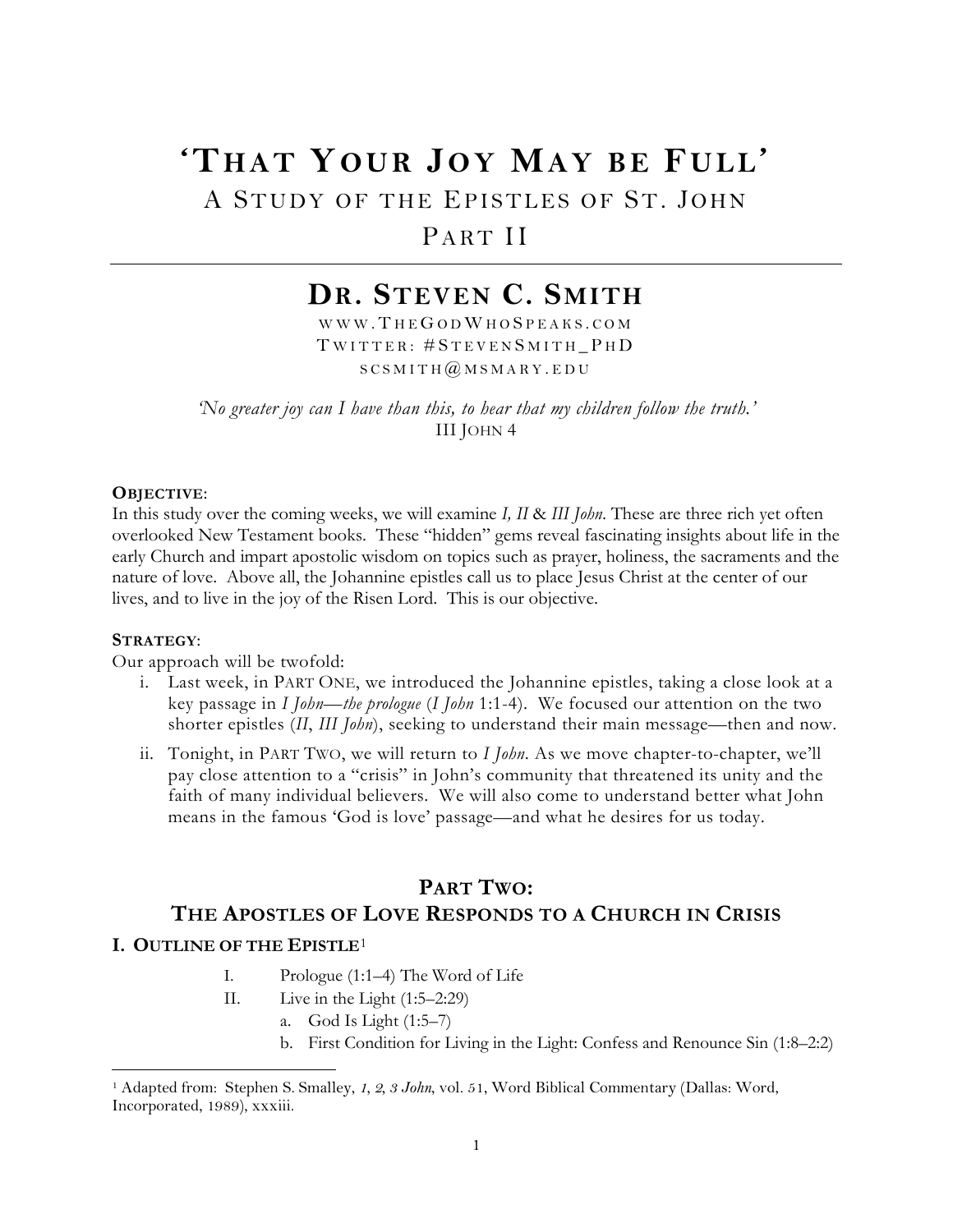- c. Second Condition: Practice Obedient (2:3–11)
- d. Third Condition: Reject Worldliness (2:12–17)
- e. Fourth Condition: Keep the Faith (2:18–29)
- III. Live As Children of God (3:1–5:13)
	- a. God Is Father (3:1–3)
	- b. First Condition for Living as God's Children: Confess and Renounce Sin (3:4–9)
	- c. Second Condition: Practice Obedience (3:10–24)
	- d. Third Condition: Reject Worldliness (4:1–6)
	- e. Fourth Condition: Be Loving (4:7–5:4)
	- f. Fifth Condition: Keep the Faith (5:5–12)
- IV. Conclusion (5:13–21) Christian Confidence

[See last week's outline for a full discussion of *I John* 1:1-4]

#### **II. LIVE IN THE LIGHT (1:5–2:29)**

#### **a. God Is Light (1:5–7)**

 $\overline{a}$ 

- **v. 5** GOD IS LIGHT *...* Like the *Gospel of John*, *I John* frequently uses terms such as: *life*, *light*, and *darkness.* [2](#page-1-0) In this way, both the gospel and the epistle engage the hearer in the language of *Genesis*. This is intentional and programmatic, as John's theology *is*  one of 'creation / new creation'. See: *Gen*. 1:3–5;[3](#page-1-1) 2:7;[4](#page-1-2) *Isa*. 9:2.[5](#page-1-3)
- **v. 6** WE LIE AND DO NOT LIVE ACCORDING TO THE TRUTH *...* The Apostle is compelled to expose a growing schism in the church, in which former members are deceiving some believers into accepting false doctrines.
- **v. 7 WALKIN THE LIGHT** ... The symbol of "light" is used to speak of God's perfection, in which there is "no darkness at all" (v. 5). John is calling the church to deeper sanctity. He has in mind both *purity of mind* (i.e. sound doctrine) and *purity of heart* (sound moral living).
- $*$   $*$  In what follows in ch. 1-2, John will describe four "conditions" or expectations for "walking in the light"  $- (1)$  confess and renounce sin; (2) practice obedience; (3) reject worldliness; and (4) keep the Faith.

#### **b. First Condition for Living in the Light: Confess and Renounce Sin (1:8–2:2) EXCURSUS: COMMUNITY IN CRISIS**

 John's church is embroiled in a heretical crisis. Some former members have deceived themselves and others that it is possible to "*not sin"* (v. 8). How is that possible? *It* 

<span id="page-1-0"></span><sup>2</sup> *John* 1:4-5 In him was *life*, and the *life* was the light of men. The *light* shines in the *darkness*, and the *darkness* has not overcome it.

<span id="page-1-1"></span><sup>3</sup> *Gen.* 1:3-5 And God said, "Let there be *light*"; and there was *light*. And God saw that *the light was good*; and God *separated the light from the darkness*. God called the *light* Day, and the *darkness* he called Night. And there was evening and there was morning, one day.

<span id="page-1-2"></span><sup>4</sup> *Gen.* 2:7 Then the LORD God formed man of dust from the ground, and breathed into his nostrils *the breath of life;* and man became a living being (see: *Gen*. 3:20.)

<span id="page-1-3"></span><sup>5</sup> *Isa.* 9:2 The people *who walked in darkness have seen a great light*; those who dwelt in a land of *deep darkness,* on them *has light shined* (see: *Isa.* 42:6-7).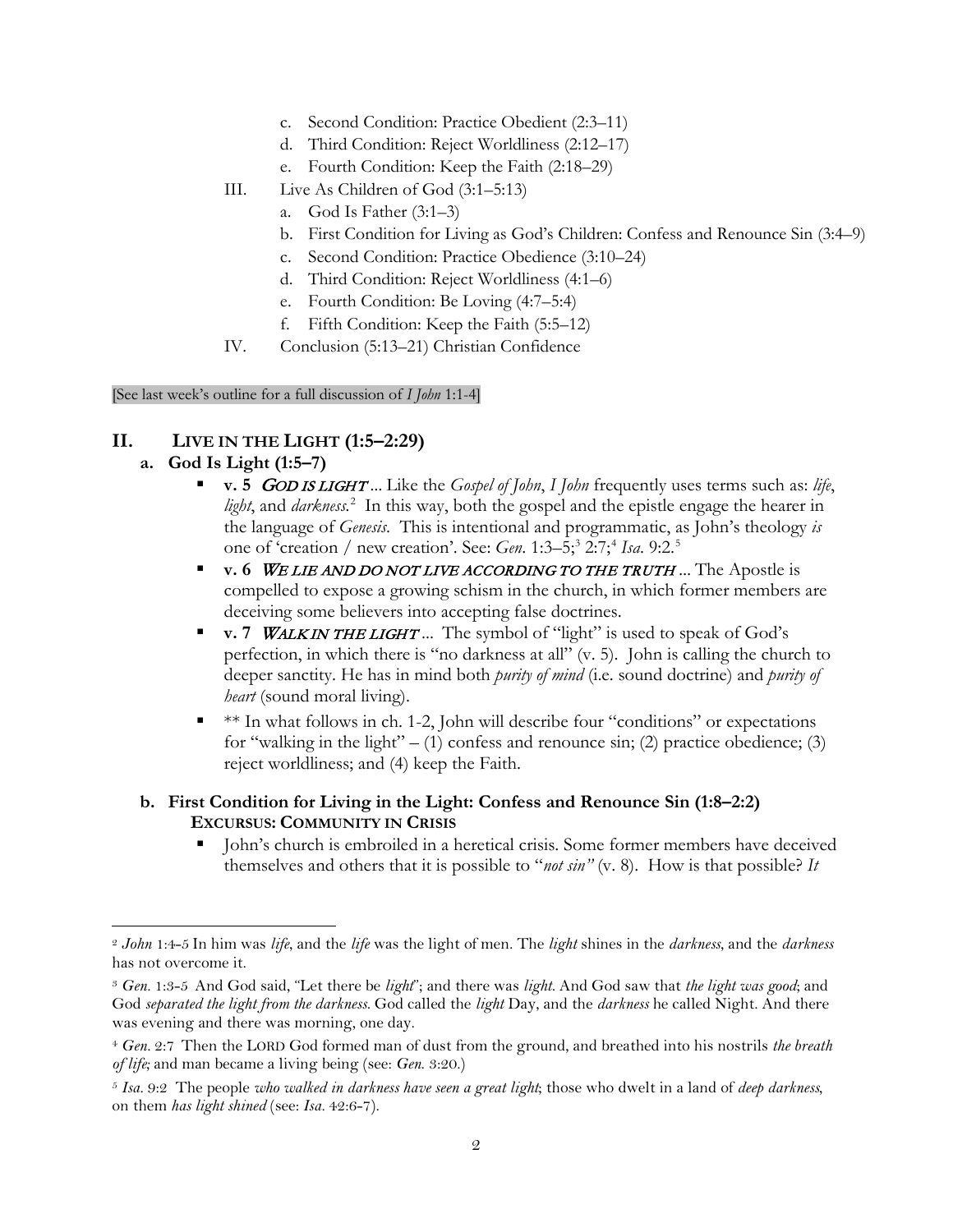*isn't. It is a false and dangerous claim of this 'antichrist' group.* There are various theories as to the roots of the problem.<sup>[6](#page-2-0)</sup> Regardless, the following seems likely:

- First, the community was established on the firm foundation of the Apostle himself.
- Second, sometime afterward, while the Apostle away, schismatic leaders, who left the church (or were excommunicated from it) established a heretical, "breakaway" community.
- Third, John writes and warns the church that such individuals "*went out from us*" (2:19) and are not loyal to Christ or His commandments, but embrace "another gospel" (see: *Gal.* 1:7). He refers to these troublemakers as the "antichrist" (See: *I John* 2:18, 22; 4:3; *II John* 7). They may be a "proto-gnostic" group, or at least, hold to a dualistic conception of reality (flesh  $=$  bad; spiritual soul  $=$  good). The theology of this antichrist group is highly flawed:
- Fourth, they specifically profess Christ (in some sense) but deny / diminish His incarnation (*I John* 4:2). They deny / diminish the necessity of the incarnate Christ, and in His place embrace an over-developed theology of the Holy Spirit.
- Fifth, above all, these heretical, "breakaway" leaders embraced a theology of *"Spiritfilled perfectionism*" which denied the possibility of sin. In a sense, it is as if Christ "delivered the gift of the Spirit" in His life and, having deposited this gift, returned to heaven and ceased to have ongoing importance. Having been "anointed" by / in the Spirit, they have reached an enlightened "*perfection*" (so they think) in which it is impossible for them to sin any longer. Now, the gift of the Spirit fills them and protects them from any sort of fleshly corruption of sin.
- Sixth, as a result, these heretics believe they do not need Christ or His sacraments, They do not hate Christ but are "anti-Christ" as they have no need of Him in their lives. They have the Spirit – this is all they need.
- Seventh, true "perfection," John counters, comes not by *denying* the reality of sin, but by *growing in sanctity* by confessing one's sins, renouncing sin, and keeping Christ's commandments.
- Eighth and finally ... as always, a living, vibrant relationship with Christ—accessed through liturgy, the sacraments, Scripture and prayer—*is the path to spiritual success.* To deny the *necessity* of Christ's Incarnation is to deny the necessity of these "staples" of the Christian life. To deny these staples as necessary for one's spiritual growth is to deceive oneself and to deny Christ:

*I John* 2:4-6 He who says *"I know him"* but disobeys his commandments is a liar, and *the truth is not in him*; but whoever keeps his word, in him *truly love for God is perfected* [or, "*is being perfected*"]. By this we may be sure that we are in him: he who says he abides in him ought to walk in the same way in which [Jesus] walked.

 $\overline{a}$ 

<span id="page-2-0"></span><sup>6</sup> See Raymond E. Brown*, The Community of the Beloved Disciple.* New York: Paulist Press, 1979. Brown's book is rather infamous in modern Johannine studies. In our view, his "four phase" model of the history of the community contains some valuable insights, yet it is also somewhat speculative in nature. Brown's history of the community is sound only if his reading of the *Gospel of John* and *I John* is correct, i.e. if the socalled *Community of the Beloved Disciple* developed over some five decades in the manner that he envisions. Much of this hypothesis is derived from "source-critical" readings of these Johannine texts, which he believes emerged in four key phases.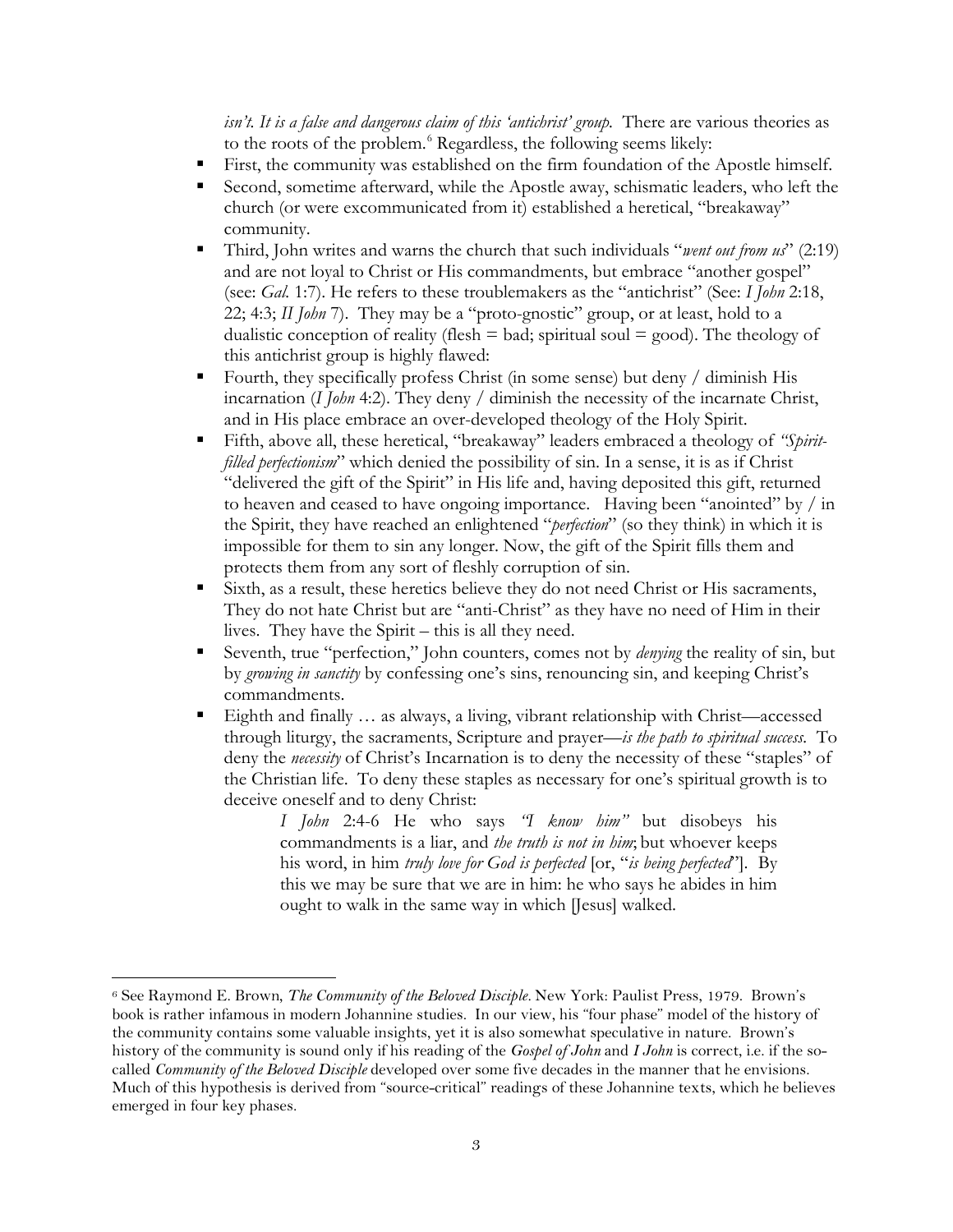#### **A VISUAL OF WHAT WAS HAPPENING IN JOHN'S CHURCHES**

*Apostolic (Johannine) Church Community of 'Anti Christ'*



#### **c. SECOND CONDITION: PRACTICE OBEDIENCE (2:3–11)**

• **v. 11** HATES HIS BROTHER … Along with what was said above, John underscores the need for obedience, which leads to love and forgiveness. 'Faith' *without faithfulness* is no faith at all, and will not strengthen familial / brotherly bonds.

#### **d. THIRD CONDITION: REJECT WORLDLINESS (2:12–17)**

- **v. 12** YOUR SINS ARE FORGIVEN … Although John has warned the church about self-deception regarding sin(lessness), he underscores that *wherein they are indeed still sinners, Christ has forgiven – and will forgive their sins.*
- **vv. 15-17** *LUST OF THE FLESH … OF THE EYES / THE PRIDE OF LIFE* … This is the same *'threefold temptation'* which Adam  $\mathcal{C}^*$  Eve experienced (*Gen.* 3:6<sup>[7](#page-3-0)</sup>). Yet, whereas the first Adam (and Eve) gave into these lusts, Christ was faithful when Satan tempted Him in the wilderness (*Matt.* 4:1-11).
- The spiritual disciplines of *prayer, almsgiving* and *fasting* are ancient, trusted and true prescriptions for overcoming these temptations in the power of the Risen Christ, our Savior and model of holiness.

#### **e. FOURTH CONDITION: KEEP THE FAITH (2:18–29)**

 $\overline{a}$ 

- **V. 18** *ANTICHRIST IS COMING/ HAS COME …* The term antichrist does not occur in the *Book of Revelation* – but only here in *I John*. Antichrist(s) is a figure that leads others from Christ through a false type of '*anointing'* (e.g., false teachings / practices).
- To counter this, John re-affirms the "anointing" the believers have *already received*  from the Holy Spirit in Christian baptism (*I John* 2:26).
- **V. 19** *WENT OUT FROM US …* Greek: *prosago*  "progressed beyond (us)." Progress in the spiritual life is desirable–*provided it does not lead us to believe we can 'advance' beyond Christ and / or His Apostles.* Such "progress" was at the root of the above secessionist schism / heretical community that branched off from the apostolic Church.

<span id="page-3-0"></span><sup>7</sup> *Gen.* 3:6 So when the woman saw that the tree was good for food, and that it was a delight to the eyes, and that the tree was to be desired to make one wise, she took of its fruit and ate; and she also gave some to her husband, and he ate …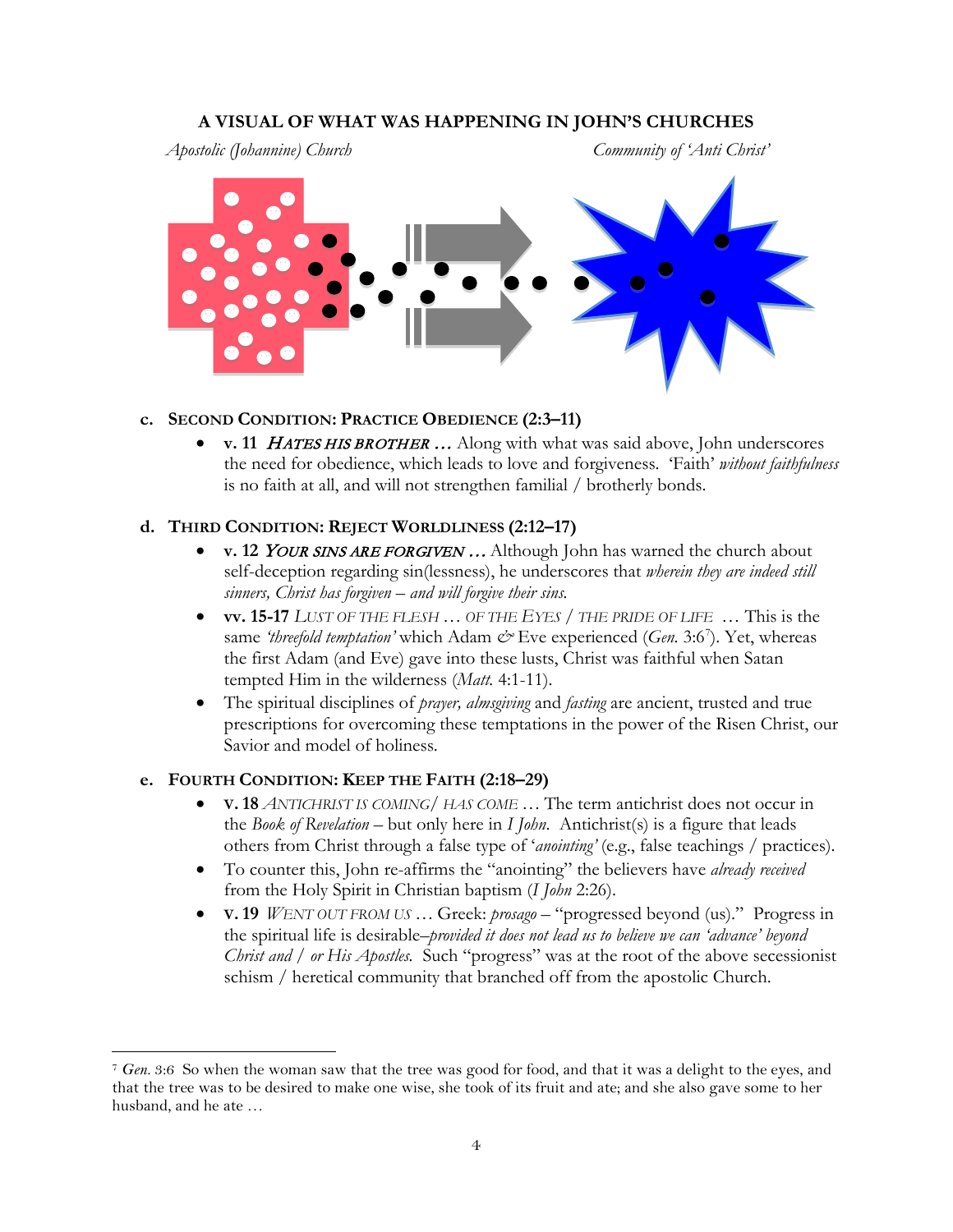• **V. 29** *CONFIDENCE* ... AT HIS COMING... In confronting these ecclesial problems, John is not attempting to *constrain* the faithful, but to *liberate* them from false freedoms and help them grow in confidence in being "approved by God."

## **III. Live As Children of God (3:1–5:13)**

- **A. GOD IS FATHER (3:1–3)**
	- **V. 1** *FATHER / CHILDREN OF GOD* … John repeatedly refers to the church as *teknia*  (Greek: children) of God. Through the grace of baptism, they (we) have been adopted into the family of God, as His sons and daughters in Christ Jesus (see: *John* 1:12-13<sup>[8](#page-4-0)</sup>).
	- **V. 2** *WE SHALL BE LIKE HIM …* All of the faithful will one day see Christ as He really is (v. 2), i.e., in all of His Resurrected glory. John's experience of Christ in the flesh (e.g. "we beheld Him" – *I John* 1:1-4; see: *John* 1:14, 17-18) awaits us, in the Resurrection. Not only Him, but the Blessed Trinity, as we will partake of the divine nature.

#### **B. FIRST CONDITION FOR LIVING AS GOD'S CHILDREN: RENOUNCE SIN (3:4–9)**

- **V. 4** *GUILTY OF LAWLESSNESS …* The view of the secessionists had appeal: one could be a 'believer' without fear of sinning. John's rebuttal: *there is no easy way out, and that which sounds too good to be true probably is.*
- What the schismatics promised was mere illusion, i.e., a spiritual perfectionism, without the responsibility for one's moral actions. This is not "sinlessness"—but self-deception.

#### **C. SECOND CONDITION: BE OBEDIENT (3:10–24)**

- **VV. 11-18** CAIN / HIS BROTHER … John draws on a classic scene in *Genesis* to drive home that hatred has no place in Christian community … and is spiritual fratricide.
- **V. 16 BY THIS WE KNOW LOVE** ... Recalling Jesus' words in the Upper Room,<sup>[9](#page-4-1)</sup> John explains that our love must be like Christ's—self-gift, love to the full, even to death.
- **VV. 19-20** GREATER THAN OUR HEARTS … Difficult to translate. My alternative: *"By this we really know that we belong to the truth, and if our feelings persuade us otherwise, we will convince our hearts in front of Him, for God knows all and is mightier than our hearts.*
- **V.** 24 HIS COMMANDMENTS ... The continued emphasis on "keeping the commandments" is crucial to John's theology. Joyful acceptance and faithfulness to His commandments signify love and loyalty to Christ Himself.

#### **D. THIRD CONDITION: REJECT WORLDLINESS (4:1–6)**

• **V. 1 TEST EVERY SPIRIT** ... Healthy Christians are prudent as to whom / what leads them. We must exercise spiritual discernment. John's first criterion: all spiritual leaders /messages begin by confessing the Word Incarnate. This is the foundation of truth.

### **E. FOURTH CONDITION: BE LOVING (4:7–5:4)**

- **V. 8** *GOD IS LOVE* ... The Blessed Trinity is the essence of love: The Lover, the Beloved, Love.
- We can be assured that Christ lives in us if we love as God loves.
- C.S. Lewis wrote of the *Four Loves:*
	- i. Storge Love of a mother for a child
		- ii. *Phileo*  Brotherly love

<span id="page-4-0"></span><sup>8</sup> *John* 1:12-13 But to all who received him, who believed in his name, he gave power to become children of God; who were born, not of blood nor of the will of the flesh nor of the will of man, but of God.  $\overline{a}$ 

<span id="page-4-1"></span><sup>9</sup> *John* 15:13 Greater love has no man than this, *that a man lay down his life for his friends*.